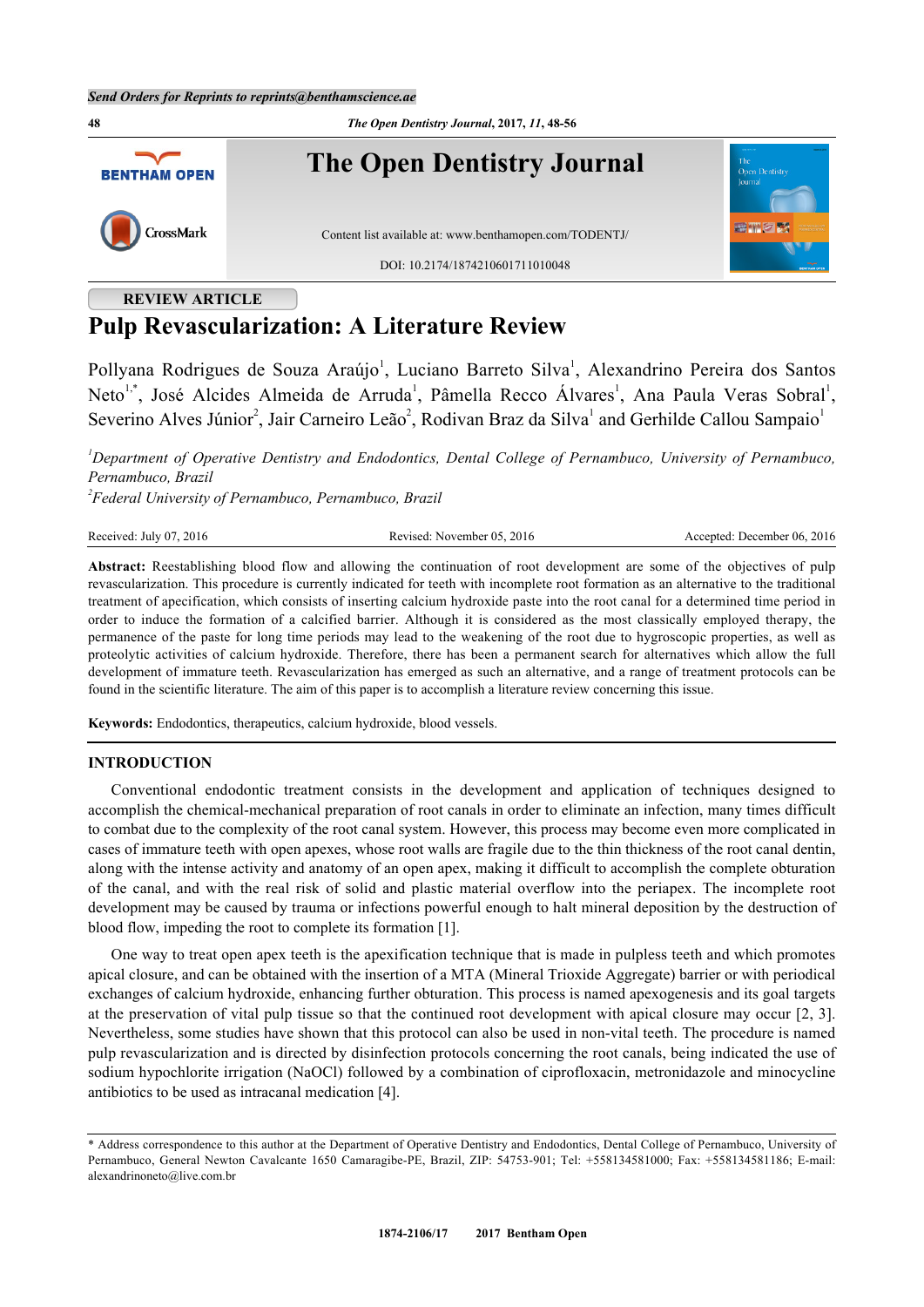The aim of this work is to accomplish a literature review concerning pulp revascularization and its efficacy as a Regenerative Endodontic Procedure.

# **LITERATURE REVIEW**

The dental pulp consists mainly of a loose connective tissue with a variety of specialized cells such as odontoblasts mixed with more commonly found other cells like fibroblasts, endothelial cells, nerve cells, immune cells, and more recently discovered stem/progenitor cells, along with an extracellular matrix including fibrillar proteins and ground substance, making the dental pulp a unique organ, being an adult person able to have a total of up to 52 pulp organs [[5\]](#page-7-4). Bacterial, mechanical or physic-chemical factors are powerful enough to harm the pulp, leading to vascular changes and inflammation, the pain being described as execrating and almost intolerable, and making the patients search for dental help.

The first attempts to regenerate the pulp tissue were conducted by Nygaard Ostby [[6,](#page-7-5) [7](#page-7-6)]. In both studies, the root canals were intentionally overinstrumented to evoke bleeding followed by the obturation with gutta-percha and Kloroperka N-O paste short of the root apices to allow tissue ingrowth into the root canal space. They also used a 4% formaldehyde solution to disinfect the canals in cases where necrosis was present. The histological examinations of these showed mineral tissue deposition along the root canal walls and connective tissue.

With the importance of infection control in mind and considering the conditional role of microorganisms within the root canals, Rule and Winter [[8\]](#page-7-7) introduced polyantibiotics consisting of a mixture of neomycin sulfate, polymyxin B sulfate, bacitracin, and also nystatin, associated with absorbable iodoform into the root canals, which caused a thicker and continued root development as well as an apical barrier formation in pulpless teeth. As the researches went on, Nevins and collaborators [[9,](#page-7-8) [10\]](#page-7-9) reported revitalization and hard tissue formation in immature pulpless teeth in monkeys and humans when root canals were mechanically instrumented and collagen–calcium phosphate gels were used as a scaffold.

Although the presence of hard tissue formation began to be discussed in the dental community, it was also observed that the teeth treated with this therapy were more prone to fracture under stress due to the thin dentin walls, and so it became only natural and expectable that scientists would find out a way to stimulate the organism to complete root development, including the apex closure, opening the era of Regenerative Endodontic Procedures (REP), designed to predictably replace damaged, insufficient and missing structures by healthy newly produced tissues, restoring the shape and function of the pulp-dentin complex. The new approaches included: direct pulp capping, revascularization, apexogenesis, apexification. Stem cell therapy, and tissue engineering are the most up to date ones [[11\]](#page-7-10). Most of the therapies mentioned above use the host´s own vascular cells, and two modalities of treatment became more clinically available: apexification and revascularization; the former using calcium hydroxide, which requires a long time for the treatment, and MTA which neither strengthens the root nor promotes further development; the latter by promoting further root development resulting in the reinforcement of the dentinal wall by the deposition of hard mineral tissue, strengthening the roots.

Regenerative Endodontic Procedures so have emerged as a viable, easy doing alternative to allow the complete formation of the roots of immature teeth, mainly in the last decade. REPs work with the prerogative that the root canal space free of contamination associated with a new stimulated blood supply can indeed reestablish vascularization, enhancing root completion the gap between the theory and clinical applications has been narrowed, and researches are now converging to regenerative procedures [[12,](#page-7-11) [13\]](#page-7-12).

Only in 2008 was pulp revascularization procedure globally available in the internet by Trope [[14](#page-7-13)] who described it and applied the technique in a lower right second premolar with open apex, with clinical and radiographic aspects of apical periodontitis, with the presence of a fistule. Irrigation was accomplished with 5.25% sodium hypochlorite and a blood clot was produced at the level of the cementum to give structural support for new tissue growth, followed by a double sealing with MTA in the cervical region, and then restored with composite resin. Clinical and radiographic healing could be observed after 22 days. The author claimed that if revascularization is not reached in a period of three months, conventional treatment is then indicated.

Kvinnsland [[15](#page-7-14)] reported a case of a 9-year-old patient with history of trauma in the upper central incisors. After clinical and radiographic examination, the diagnosis of concussion was obtained and emergency dental assistance took place. A month later the patient reported slight symptoms in the area, being diagnosed with periapical periodontitis. The root canal was then instrumented and irrigated with 0.5% sodium hypochlorite and filled with a paste of calcium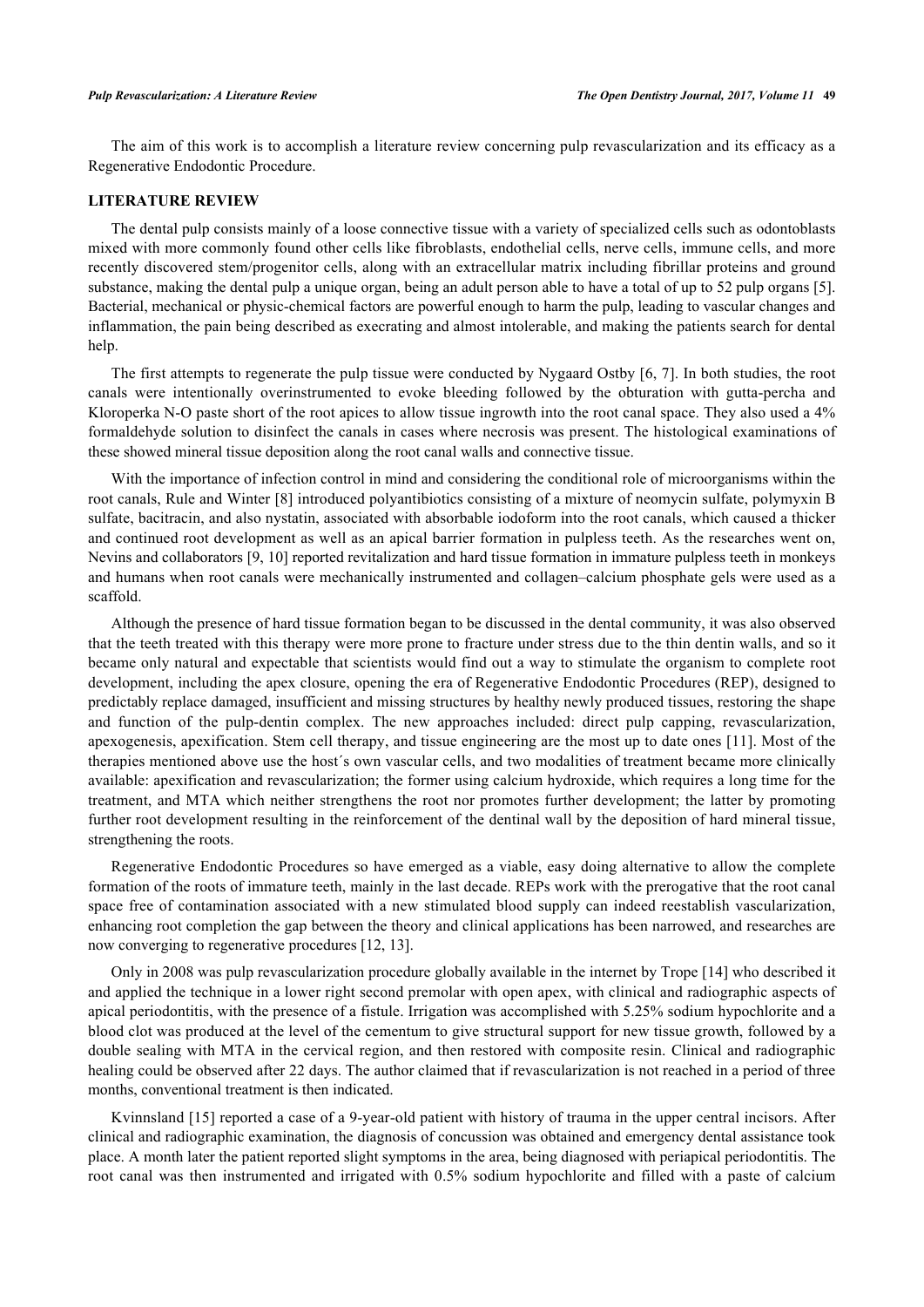hydroxide and IRM, along with the accomplishment of weekly periapical radiographs. Four months later, root formation began to be visualized, and the exchange of intracanal calcium hydroxide was made, and periodical radiographs were accomplished every 3 months, which revealed continuous root formation and apical closure. The authors reported that the kind of pulp response varies, not only according to the type of the traumatic injury, but also concerning the action of progenitor cells implied in the process. Still according to them, tissue repair may be initiated from pulp progenitor cells, periodontal tissues or by the combination of both. If the damaged pulp tissue is renewed by pulp progenitor cells, there seems to be repair by the action of dental pulp stem cells (DPSCs) which can be induced, at least *in vitro*, to differentiate into odontoblastic phenotype, characterized by polarized cells and mineralized nodules [\[16](#page-7-15), [17](#page-7-16)], while producing newly formed dentin which can be reinnervated by sensorial nerves.

Shimizu [\[18\]](#page-7-17) defined regeneration as the replacement of damaged tissues by the same type of parenchyma cells previously existent in that tissue. With the aim of scrutinizing histological aspects of a tooth with incomplete root formation and diagnosed with irreversible pulpitis, the authors described a case report of a 10-year-old boy who underwent revascularization therapy and showed normal periapical tissues after the treatment, accomplished with a MTA barrier. However, the tooth was fractured soon after and needed to be extracted. After having been stained following hematoxylin/eosin protocols, connective loose tissue with few collagen fibers were observed filling the root canal space as far as the MTA barrier, while the pulp tissue as a whole did not show inflammatory cells. The majority of the cells in the root canal space, especially in the periapical area, were classified as fusiform cells, fibroblasts or mesenchymal cells, with more blood vessels and cells in the root canal than in the apical zone. The authors concluded that revascularization and regeneration of a permanent tooth with incomplete root formation and irreversible pulpitis, involving the pulp tissue in the apical portion of the root canal may indeed have the potential of pulp tissue regeneration.

In the study of Pramila and Muthu [\[19\]](#page-7-18), the authors reported the results of treatments in patients with incomplete root formation of permanent teeth, with and without pulp vitality. The vital teeth, after instrumentation, were filled with antibiotic paste and sealed with  $IRM^{\circ}$  zinc eugenol temporary sealer. In the following section, clot formation was stimulated through overinstrumentation followed by MTA® insertion and sealing with IRM®. Twenty four hours later the teeth were sealed with glass ionomer (GIC). In necrotic teeth, after disinfection, clot formation was stimulated. The authors concluded that under certain circumstances, teeth with necrotic pulps and open apexes are able to regenerate pulp tissue and to promote hard tissue production associated with root growth and complete apex formation.

Aggarwal[[20\]](#page-8-0), in 2012, compared the apexification accomplished with calcium hydroxide and pulp revascularization in a single 24-year-old female patient, but in different teeth. The patient complained of pain, edema and mobility in the upper central incisors and purulent discharge in the frontal upper region of the face. She gave a history of trauma around 15 years before, and her medical history was noncontributory. In the radiographs, incomplete rhyzogenesis could be observed along with thin radicular walls. Both the central incisors had grade I mobility and the intraoral radiographs also revealed immature apices associated with both maxillary central incisors, but with no signs of fracture despite the fact that the walls of the canals were very thin. Irrigation was made with 5.25% sodium hypochlorite and instrumented. Calcium hydroxide paste was inserted in the root canal of tooth 11, while in tooth [[21](#page-8-1)], a three antibiotic creamy paste and provisory sealing with zinc eugenol sealer took place. Two weeks later, these procedures were repeated, and after two months tooth 11 were obturated with guttapercha, while tooth 21 underwent revascularization procedure, by inducing apical bleeding. After the formation of the blood clot, MTA® was inserted and following a period of 24 hours the tooth was restored with glass ionomer and composite resin, and the patient was followed up every six months, for two years. After this period, there was no perceptible mobility in both teeth, and root formation was reached with apical closure in tooth 21. The authors demonstrated that the revascularization technique resulted in better healing and apical maturation.

Still in 2012, Lenzi and Trope[[21](#page-8-1)] described the treatment of two non-vital central incisors with incomplete rhyzogenesis due to trauma. The 8-year-old male patient had coronary fracture in tooth 11 and 21. After coronary opening, rubber dam placement and determination of the working length, copious irrigation was firstly accomplished with 2.5% sodium hypochlorite, and then a new irrigation took place by using antibiotic paste diluted in saline solution. The roots were dried with paper points and filled with the antibiotic past, followed by coronary sealing with glass ionomer<sup>®</sup> (Vitro Molar; DFL, Brazil). After 35 days the teeth were anesthetized, and the canals were accessed and irrigated with sterile saline solution, and a small bleeding was stimulated. After the clot formation, a mineral trioxide aggregate (MTA Angelus; Angelus, Londrina, Brazil) barrier was made and the tooth was sealed with photopolymerized bonded resin restoration (3M ESPE, São Paulo, Brazil). At the 4-month follow-up examination, the patient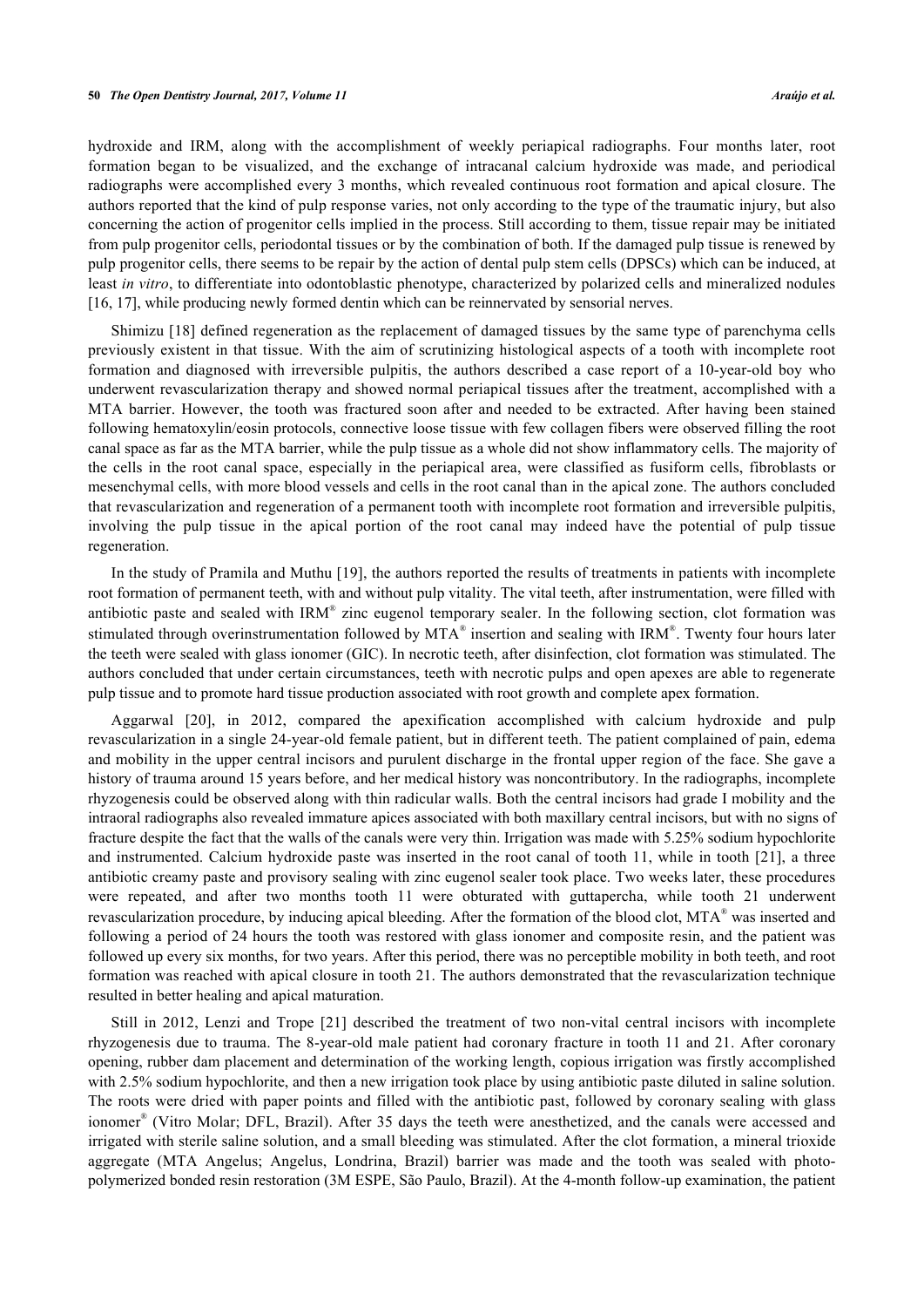was asymptomatic and the periapical radiographs showed a slight indication that the walls were thickening in the upper right maxillary incisor. At the 11-month follow-up, the patient was still asymptomatic and the revitalization of the root canal was performed since the upper right maxillary incisor showed a distinct thickening of the dentinal walls and closure of the apex of the root, while the upper left maxillary incisor displayed evidence of revitalization. Finally, At the 21-month follow up the patient remained asymptomatic and the successful revitalization of the upper right maxillary incisor was accomplished while the upper left maxillary incisor had not revitalized, but the radiopaque hard-tissue barrier at the apex of it was more distinct. The authors conclude that the complete understanding for the criteria for predictable revitalization and apexification is still lacking.

Kim *et al.* [\[22](#page-8-2)] reported three cases, the first being a lower second premolar, in which the 12-year-old patient reported severe pain during chewing. After clinical and radiographic examination, he was diagnosed with pulp necrosis and symptomatic apical periodontitis. Under anesthesia, the root canal was accessed and irrigated, filled with a creamy paste mixture of metronidazole (Samil Pharm, Seoul, Korea), ciprofloxacin (Sinil Pharm, Seoul, Korea) and cefaclor (Myungin Pharm, Seoul, Korea) in sterile saline was applied with the aid of a lentulo-spiral and tapped down into the canal with the blunt end of sterile paper points. The tooth was then temporarily restored using Caviton (GC, Aichi, Japan).

After two weeks, the tooth remained asymptomatic and Caviton was removed under rubber dam isolation and the mixture of antibiotics was completely removed with 3% sodium hypochlorite and sterile saline. Then with the aid of a No. 10 K-file, bleeding was induced; and the blood clot was formed in the root canal around 15 minutes after the stimulation, followed by the application of MTA® (Dentsply Tulsa Dental, Johnson City, TN, USA) directly over the clot followed by a moist cotton pellet. A six-week follow-up showed that the periapical radiolucency had diminished, and the 24-month follow-up finally displayed a completely closed root apex with no periapical pathosis detected. In the second case, a 10- year-old- patient with moderate to severe pain and swelling in the mandibular left second molar was treated. The same methodology as the first case was applied and 42 months later the patient was asymptomatic and without apical periodontitis.

The third case was also accomplished in a young patient as it was in case 2. Following six months of the mandibular left second premolar revascularization, a slight swelling was observed on its buccal surface. During clinical examination, the tooth showed sensitivity to vertical and negative response to percussion tests. Following the radiographic examination, an apical radiolucent image was detected, as well as an incomplete root formation. After complete isolation and anesthesia, the root canal was accessed and there was evident purulent secretion. Irrigation with 20ml of 3% sodium hypochlorite, no more spontaneous drainage existed and the root canal was then filled with a creamy paste as in case 1. The tooth was temporarily restored with Caviton® . In the second session, there was regression of the edema, followed by the removal of Caviton and all the creamy paste. Apical bleeding was then stimulated, and the filling of the root canal with MTA<sup>®</sup> was made followed by a temporary sealer. Two weeks later, the patient was asymptomatic and the root canal was obturated and the tooth restored with composite resin (Z250; 3M ESPE). After two months, the apical lesions regressed, and 42 months later an increase in the root thickness was observed. The authors concluded that long term forecasts are positive for the revascularization of necrotic teeth with incomplete root formation.

Dens invaginatus is a rare odontogenic formation which happens before the biological mineralization occurs. Treatment options for dens invaginatus include preventive sealing or the filling of the invagination, endodontic treatment, endodontic surgery, intentional reimplant or extraction. Yang *et al*. [[23\]](#page-8-3) reported a case of a 11-year-old male patient, who searched for endodontic treatment of the maxillary left lateral incisor referring pain during mastication for the previous two days. The tooth was sensitive to percussion and palpation, low mobility (grade 2) with indication of apical lesion rather than periodontal. The periapical X-ray and cone beam computed tomography (CT) scan revealed type II invagination, which extended from the crown to the middle root. The tooth had pulp necrosis and was isolated under local anesthetic, followed by coronary access with no signs of exudation. Soon after, a second root canal was found. Before instrumentation, the canal was irrigated with 30ml of 5.25% NaOCl, and right after it was filled with a triple antibiotic creamy paste (metronidazole, ciprofloxacin and minocicline) and delivered with a lentulo spiral instrument. The tooth was then temporized with Cavit G (3M ESPE, St Paul, MN). At the following appointment, the patient was partially relieved from the symptoms. After 4 consecutive weeks of medication and irrigation, the patient was completely asymptomatic; there was no sensitivity to percussion or palpation, and no edema. The obturation of the invagination took place with GuttaFlow® (Coltène/Whaledent, Langenau, Germany), and the radiographs showed that it was thoroughly radiopaque. Only after irrigation with 2.5% NaOCl and normal saline and drying the canal with paper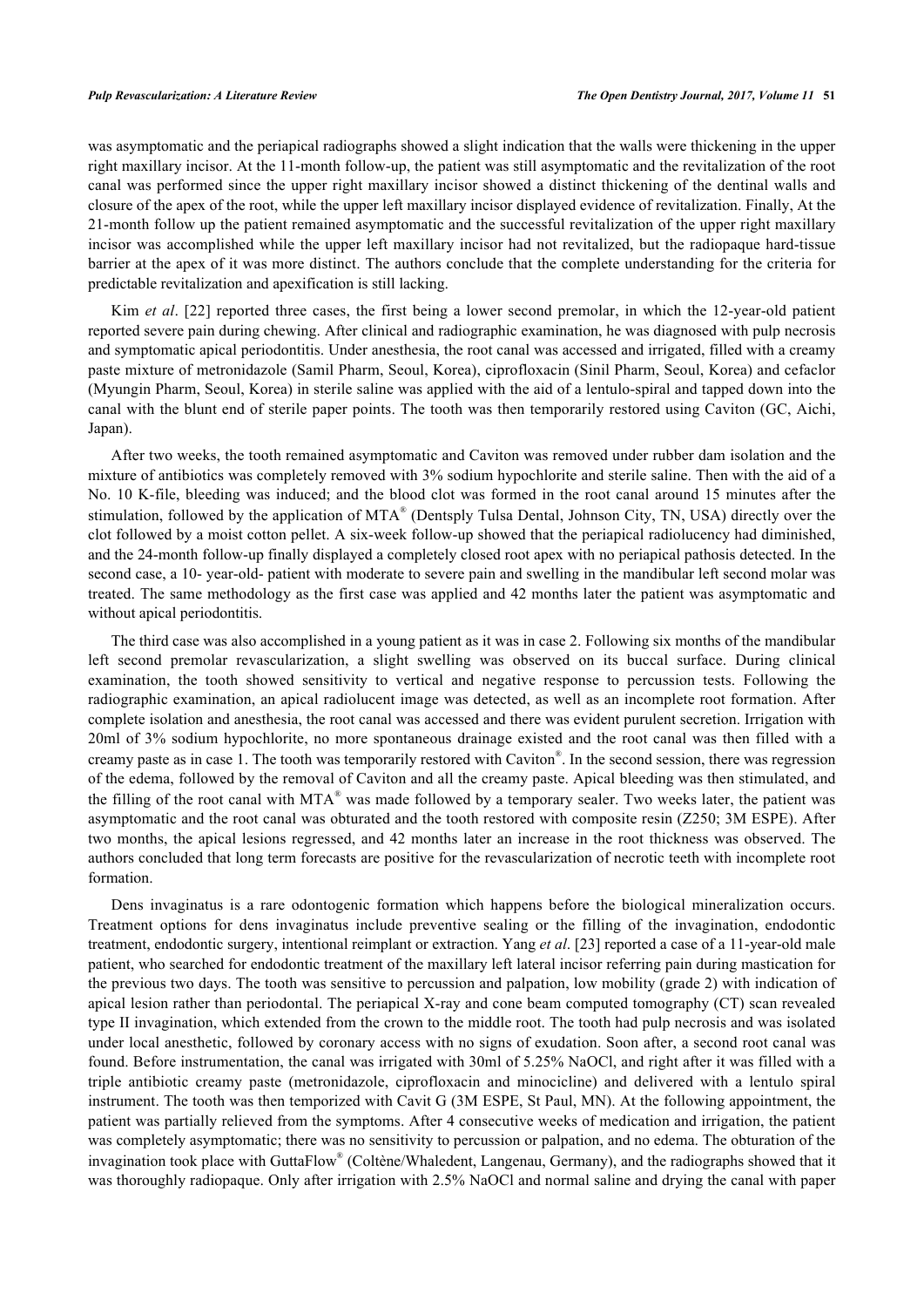points was the apical bleeding induction made with the aid of a #30 K-file, but unsucessfully there was no bleeding at all. After 10 minutes without any sign of bleeding, the root canal access was sealed with glass ionomer cement (Fuji Corporation, Osaka, Japan), followed by composite resin (Filtek Z250; 3M ESPE). Periodical R-ray examinations made every month showed that the periapical radiolucency progressively regressed. Two years later the patient remained asymptomatic, and a periapical X-ray and CT scan revealed that the radiolucent periapical lesion was completely healed, with apical closure and thickening of the root canal walls. The authors conclude that pulp revascularization is an effective new treatment protocol for immature permanent teeth with periapical periodontitis.

The study of Forghani *et al*. [[24\]](#page-8-4), in 2013, described a case of a 9-year-old patient in pain when chewing, with localized swelling in the upper anterior region of the maxilla, with history of prior impact trauma three months before the dental appointment. On clinical examination, coronary fractures on both maxillary upper central incisors were detected. The upper right central incisor had a large pulp exposure, sensitivity to palpation and percussion and swelling in the buccal mucosa; and responded negatively to thermal test, being diagnosed as pulp necrosis with an acute periapical abscess. The upper left central incisor had a pinpoint pulpal exposure and no sensitivity to vertical percussion, being diagnosed as irreversible pulpitis. Radiographically, both fractured teeth had immature apices, and a radiolucent periapical lesion around the apex of the right central incisor. After anesthesia with 2% Lidocaine and 1: 800,000 epinephrine (Xylocaine 2%, Dentsply, Addlestone, UK), tooth 21 was accessed and pulpotomy was made. After irrigation with sterile saline, hemostasis was stimulated by a cotton pellet soaked in 5%sodium hypochlorite solution and White Mineral Trioxide Aggregates (ProRoot MTA, Dentsply, Tulsa, OK, USA) powder was mixed with distilled water and placed softly over the exposed clot-free pulpal wound. In the following day, the teeth were restored permanently with composite resin (Filtek Z350, 3M ESPE, St. Paul, MN, USA). The patient was followed up for 6, 12 and 18 months following the treatment, and was asymptomatic in those periods. Radiographically, both teeth showed increased roots and apical closure lengths, although tooth 21 had better results. The authors then believe that revascularization is a suitable treatment for necrotic teeth with incomplete root formation, with apical periodontitis, but suggest further clinical trials in order to prepare a uniform approach strategy.

Jadhay *et al*. [[25\]](#page-8-5) evaluated and compared apexification induced by revascularization with and without platelet-rich plasma (PRP) in non-vital immature permanent anterior teeth in 2013. In the first case, the patient was a healthy 10 year-old boy, who was sent for evaluation of the upper anterior teeth fractured subsequent to a fall 3 years prior. Endodontic treatment was initiated by a clinical dentist, but was not concluded. Radiographic examination showed open apexes with incomplete root formation, with thin dentin walls, and when the radiographic data were added to clinical observation, an acute periapical abscess was diagnosed. The intraoral examination showed coronary fracture and edema in the upper central incisors. The teeth were isolated with rubber dam and re-accessed with a round diamond and an endo-Z bur (Dentsply Maillefer, Tulsa, OK). A purulent discharge was then observed and the canals were irrigated with saline, followed by the establishment of the working length with the aid of paper points (Dentsply Maillefer, Tulsa, OK) and confirmed with a large file in the canals and periapical X-rays. Minimal mechanical instrumentation with a 60H-file (Dentsply Maillefer, Tulsa, OK) and irrigation with 20 mL 2.5% sodium hypochlorite (NaOCl, Cmident, India) were performed. The canals were dried with paper points and a triple antibiotic paste, mentioned by Hoshino *et al*. 1996, was applied with a sterile number 30 hand lentulo spiral (Dentsply Maillefer, Tulsa, OK). The temporary restoration was made followed by intermediate restorative material (Caulk Dentsply, Milford, DE). Local anesthetic solution without adrenaline (LOX 2% Neon Lab, India) was infiltrated around the apices of both the central incisors and a sterile endodontic file, endowed with a rubber stopper was set at 2 mm beyond the established working length. The file was then pushed past the confines of the canal into the periapical tissue in order to cause a frank bleeding. Afterwards, a dry cotton pellet was inserted 3-4 mm into the canal and held there for 5-7 min to allow blood clot formation in the apical third. This protocol was followed for both teeth involved.platelet-rich plasma (PRP) was prepared in a table top laboratory centrifugation machine (Remi model no. - R-8C, India) separate the PRP from the platelet-poor plasma (PPP). Freshly prepared PRP, soaked on a 1 mm<sup>2</sup>  $\times$  1 mm<sup>2</sup> sterile collagen sponge (Metrogene, Septodont, France) was introduced into the root canal of maxillary left central incisor with cotton pliers and carried to the middle third with a size 30 finger plugger (Sybronendo, CA, USA). Access openings were restored with resin modified glass ionomer cement (Photac-Fill, 3MESPE, Minnesota). Standardized intraoral periapical baseline and subsequent follow-up radiographs at 6 and 12 months were taken with a Rinn positioning device (Dentsply, Elgin, IL).

In the second case, a 23-year-old patient was referred with complaints of prolonged pain in the upper anterior teeth. The patient had a history of trauma 15 years before, which went on untreated. The intraoral examination revealed discoloration on both upper central incisors and the presence of a fistula on the palate in the upper left lateral incisor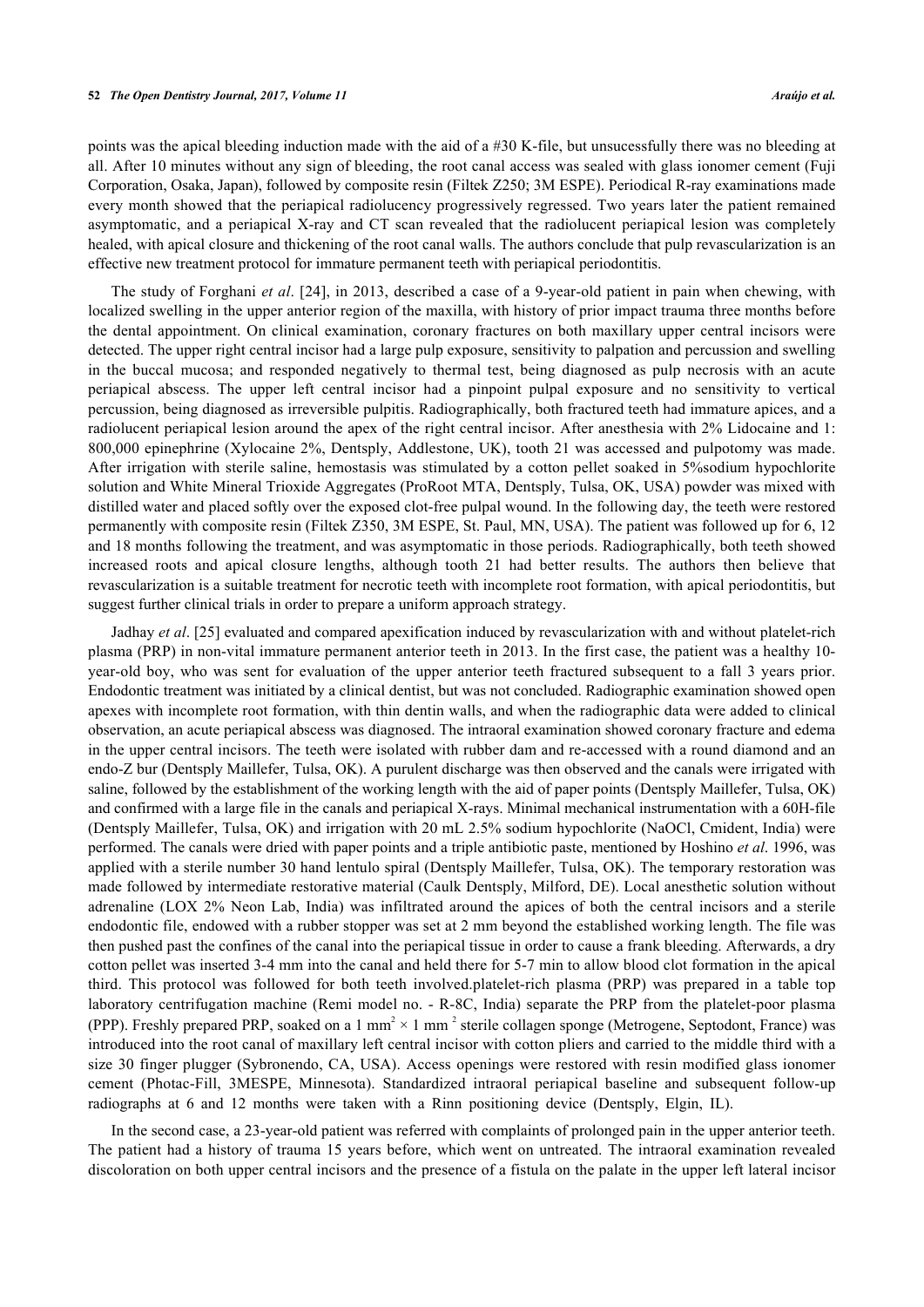region. Radiographic examination showed a radiolucent image in both upper central incisors and upper left lateral incisor. Both central incisors had open apexes and thin dentin walls, and the diagnosis was pulp necrosis with chronic apical abscess for all the teeth involved. The upper left lateral incisor was treated by the conventional endodontic therapy. Revascularization with and without PRP was randomly induced on the upper central incisors, left and right, respectively. Final aesthetic rehabilitation was held with porcelain crowns.

In the third case, a 13-year-old patient was sent for endodontic evaluation referring continuous pain in the previous three months in the upper anterior teeth. During clinical and radiographic examination, edema and a radiolucent image were detected in both teeth, which had open apexes and thin dentinal walls. The diagnosis was chronic abscess for both teeth. After revascularization and infection control, the teeth were randomly treated with and without PRP. Radiographic examinations were accomplished after 6 and 12 months, and all three teeth involved were asymptomatic.

The authors conclude that revascularization is an effective method for the induction of maturation in non-vital teeth with incomplete root formation, and also that the treatments with PRP can potentially improve and accelerate the desired biological result of such regenerative technique. The kinds of intracanal medication used by the authors in this review can be observed in Table **[1](#page-5-0)**.

| <b>Authors</b>    | <b>Intracanal medication</b>        | <b>Paste components</b>                                                        |
|-------------------|-------------------------------------|--------------------------------------------------------------------------------|
| Aggarwal          | Calcium Hydroxide Paste             | Calcium                                                                        |
|                   | Paste                               | Metronidazole+ciprofloxacin+ mynociclin                                        |
| Jadhay            | Paste<br>platelet-rich plasma (PRP) | Metronidazole+ciprofloxacin+ mynociclin                                        |
| Kim               | Paste                               | Metronidazole+ciprofloxacin+cefaclor<br>Metronidazole+ciprofloxacin+mynociclin |
| Kvinnsland        | Paste                               | Calcium hydroxide + IRM                                                        |
| Lenzi and Trope   | Paste                               | Metronidazole+ciprofloxacin+mynociclin + saline                                |
| Nevins            | Gel                                 | Collagen-calcium phosphate                                                     |
| Nygaard and Ostby | Paste                               | Koplerca N-O                                                                   |
| Pramila and Muthu | Paste                               | Metronidazole+ciprofloxacin+ mynociclin                                        |
| Rule and Winter   | Paste                               | Polymix B sulfate+neomycin sulfate+bacitracin+nystatin                         |

#### <span id="page-5-0"></span>**Table 1. Intracanal substances used for cell stimulation and infection control.**

## **THE ROLE OF HUMAN PULP DERIVED STEM CELLS AND OTHERS**

Researchers have, since 2008, focused on the potential applications of Human Pulp Derived Stem Cells (HPDSCs) for regenerative procedures, in order to produce tissues *in vitro* that can be inserted in the human body, as well as on the usage of preexistent cells in certain tissues that can be professionally stimulated or in naturally occurring sites of the human body. The periapex is a region enriched with different sorts of traditional cells interacting with stem cells correspondent to the varied tissues present therein. Stem cells like Periodontal Ligament Stem Cells (PDLSCs), Stem cells from Human Exfoliated Deciduous Teeth (SHEDs), Dental Pulp Stem Cells (DPSCs), Stem Cells from the Apical Papilla (SCAPs) and Dental Follicle Stem Cells seem to play important roles in the healing process, especially for Regenerative Endodontic Procedures (REPs), which according to some authors seem to promote guided endodontic repair rather than a true regeneration of physiological-like tissue; due to the fact that such cells differentiate under stimulation [[26](#page-8-6), [27\]](#page-8-7). There have been a number of articles describing the possibilities of differentiation that HDPSCs may display, including them being precursors of main cells types like osteoblasts, cementoblasts and fibroblasts among many others.

#### **DISCUSSION**

Infection control seems to be crucial for the success of pulp revascularization. In the majority of the experiments described in this review, the three antibiotic paste (TAP) consisting of metronidazole, ciprofloxacin and mynociclin was the medication most used. Metronidazole is an antiprotozoal, antibacterial and antihelminthic nitroimidazole agent with special interest for endodontics for disrupting energy metabolism of anaerobes by hindering the replication, transcription and repair process of their DNA. Anaerobic presence in the root canals implies in more resistant infections, and therefore the association with ciprofloxacin, which has activity against a wide range of gram-negative and gram-positive bacteria added more efficacies to the paste. Up to this moment, there is no known cross-resistance between ciprofloxacin related in the endodontic microflora. Minocycline is a broad-spectrum tetracycline antibiotic, with a broader spectrum than the other members of the group. It is a bacteriostatic antibiotic, classified as a long-acting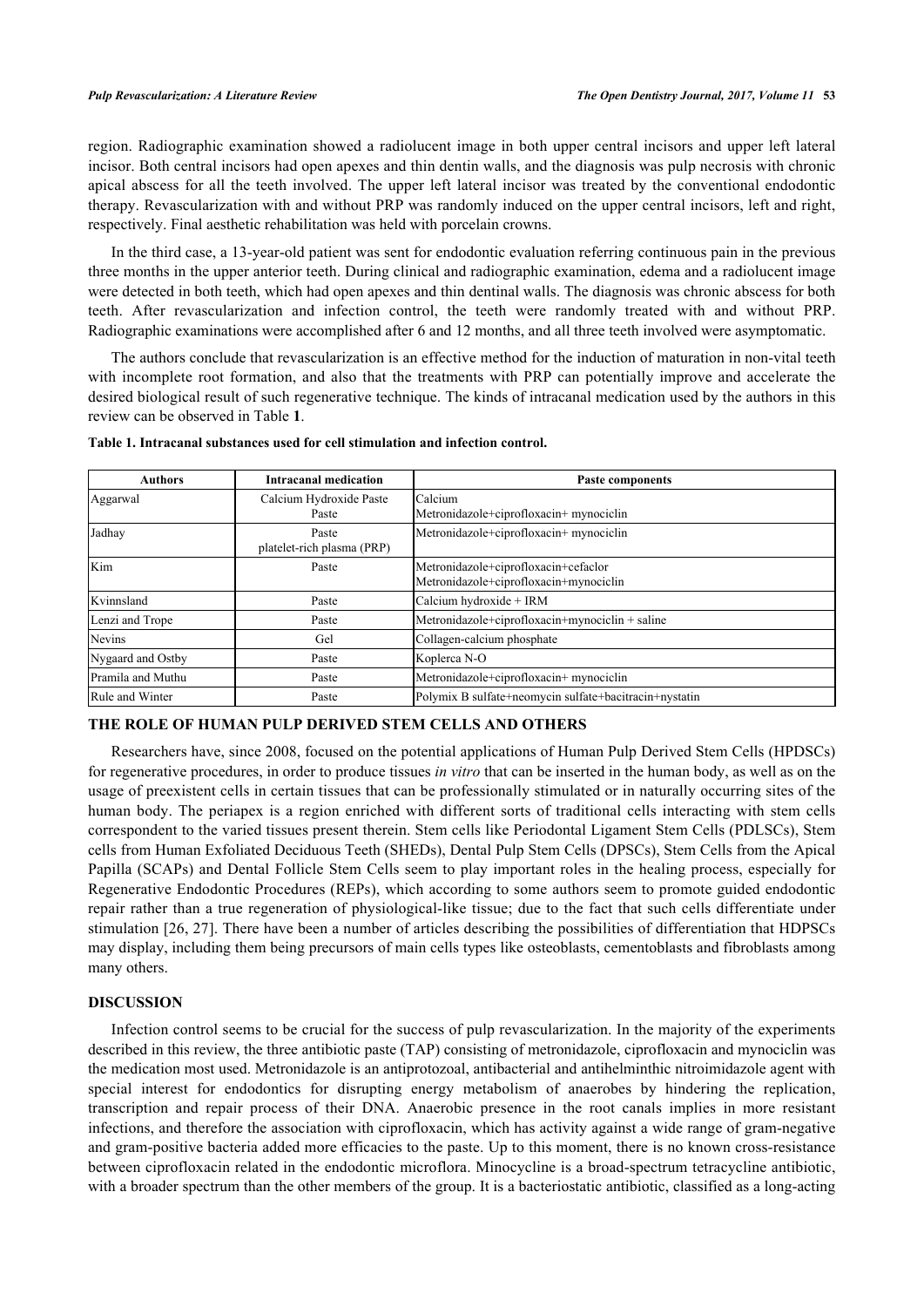type. This paste seems to help control bacterial infection within the root canal space, more specifically in the periapex location.

Regenerative procedures constitute an emerging field in the health sciences and particularly in odontology, since the steps can be followed up with the aid of computer cone beam tomography or traditional and digital periapical radiographs, because the root formation process involves hard tissue deposition and can be followed, measured and compared to previous examinations. In the near past, there seemed to be a resistance of some authors as for trying revascularization in infected, nonvital, immature teeth, simply because this possibility although foreseen by some researchers, was considered uncertain because of the myth that it would be too risky trying to revascularize an infected root canal. Therefore, the traditional treatment of inducing apexification with calcium hydroxide and mineral trioxide aggregate or with surgical endodontic procedures to seal wide-open apex teeth was always chosen as the first line of endodontic approach. Although the interactions with HDPSCs is not yet very clear [[28,](#page-8-8) [29](#page-8-9)], due to the complexity and lack of information, traditional pulp cells that survived infection may proliferate under the influence of Hertwig's epithelial root sheath even during the inflammation process; giving rise to odontoblasts that are able to populate atubular dentin at the apical end, stimulating apexogenesis [[30](#page-8-10) - [32](#page-8-11)]. The inflammation process requires good blood supply present in the periapex, in order to recruit cells for the defense against pathogens. Therefore, chemotactic factors are liberated, known as cytosines and interleukins. The large cytokine family includes the Interleukins (IL), Interferon (IFN), Tumor Necrosis Factor (TNF), Coloning-stimulating Factor (CSF), Chemokines (CKs), and Growth Factor (GF). Together, or alternately, they stimulate inflammation in some situations while in others simply restrain it, modulating the process. Some of such traditional cells are the Mast cells, which, when stimulated by etiological factors such as bacterial neurotoxins, increase in number and undergo degranulation, causing inflammatory and vascular changes [[33](#page-8-12), [34\]](#page-8-13). Nevertheless, for promoting healing and enhancing revascularization, root canal infection must be removed.

Another mechanism for root development can be attributed to stem cells from the apical papilla (SCAP) or the bone marrow stem cells present in the alveolar bone. Once the instrumentation is made beyond the limits of the root canal into the periapex in order to induce bleeding, there may be the transportation of Mesenchymal Stem Cells (MSCs) from the bone into the canal lumen, giving rise to bone or dentin-like tissues *in vivo* [[35,](#page-8-14) [36\]](#page-8-15).

From the studies mentioned in this literature review, it seems that the use of antibiotic creamy pastes has led to satisfactory results in pulp revascularization, as it helped controlling infection which led to the increase in root thickness enhancing apical closure, as demonstrated by the studies of Trope [\[14](#page-7-13)]; Pramila and Muthu [[19](#page-7-18)]; Lenzi and Trope [\[21](#page-8-1)]; Kim[[22](#page-8-2)]; and Yang [\[23\]](#page-8-3). Kvinnsland[[15](#page-7-14)], who used calcium hydroxide in revascularization, found the same satisfactory results. Forghani [\[24](#page-8-4)] used MTA only as a medication for revascularization, and also obtained satisfactory results for treating teeth with incomplete root formation.

In comparative studies evaluating the use of topic antibiotics and calcium hydroxide, used in pulp revascularization, Aggarwal [\[20](#page-8-0)] reinforced that among all the elements used, the antibiotic creamy paste resulted in better apical healing when compared to calcium hydroxide.

The main reason for such satisfactory results is that revascularization is not possible in the presence of necrotic pulp tissue occupying the root canal space. The toxins liberated from bacteria in their course for decomposing pulp tissue irritate the periapical area, while stimulate immune responses which, in the attempt of eliminating the pathogens, also destroy soft and hard tissues. After infection has been controlled, and the root canal space is disinfected, capillar neoformation takes place in order to reestablish blood flow, which now will nourish cells with the appropriate nutrients necessary for homeostasis. Among the cells involved in the process of revascularization, Human Pulp-Derived Stem Cells (HPDSCs) seem to play important roles, since they are able to differentiate into the main cells responsible for root formation and angiogenesis. Self renewal, high proliferative activity associated with the ability of forming colony formation units (CFU) are some of the characteristics that make these precious cells play important roles in helping closing the open apexes. They are able to differentiate into osteoblasts, odontoblasts, chondrocytes and myocytes, and also fibroblasts. Among the most important HDPSCs; DPSCs, PDLSCs and SCAPs are interestingly connected to the periapical region. Together, associated with traditional immune cells like lymphocytes and fibroblasts, the apex begins to heal, enhancing closure [[37\]](#page-8-16).

## **CONCLUSION**

Although pulp revascularization is a recent therapy of regenerative endodontic procedures, it seems to be effective for immature teeth since it allows root formation in a relatively simple technique, and to enhance prognosis for the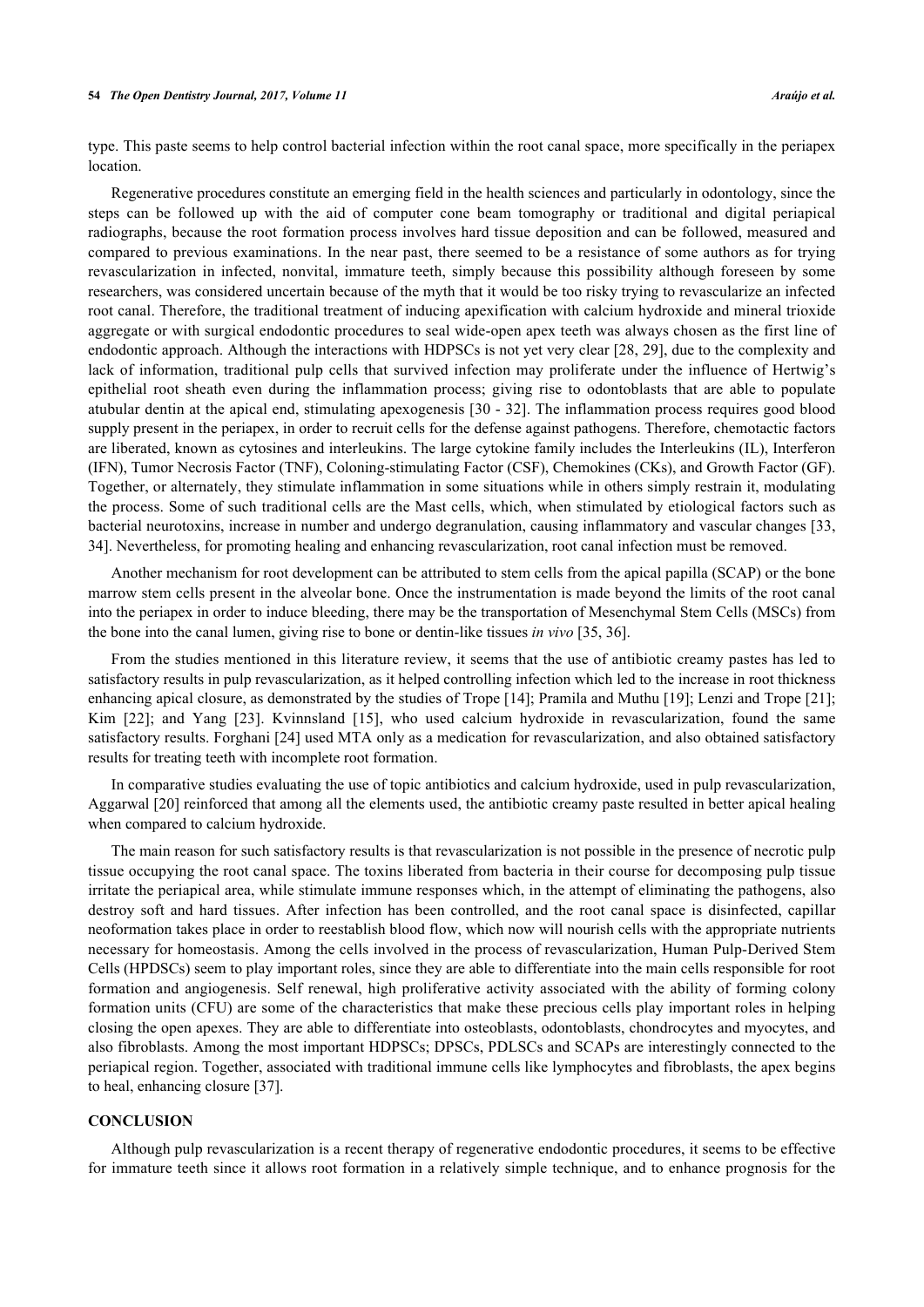treated teeth. Nevertheless, more studies are necessary to evaluate its long-term efficacy and new approaches.

#### **CONFLICT OF INTEREST**

The authors confirm that this article content has no conflict of interest.

#### **ACKNOWLEDGEMENTS**

Declared none.

### **REFERENCES**

<span id="page-7-0"></span>[1] Friedlander LT, Cullinan MP, Love RM. Dental stem cells and their potential role in apexogenesis and apexification. Int Endod J 2009; 42(11): 955-62.

[\[http://dx.doi.org/10.1111/j.1365-2591.2009.01622.x\]](http://dx.doi.org/10.1111/j.1365-2591.2009.01622.x) [PMID: [19825033](http://www.ncbi.nlm.nih.gov/pubmed/19825033)]

- <span id="page-7-1"></span>[2] Rafter M. Apexification: a review. Dent Traumatol 2005; 21(1): 1-8. [\[http://dx.doi.org/10.1111/j.1600-9657.2004.00284.x\]](http://dx.doi.org/10.1111/j.1600-9657.2004.00284.x) [PMID: [15660748](http://www.ncbi.nlm.nih.gov/pubmed/15660748)]
- <span id="page-7-2"></span>[3] Moleri AB, Moreira LC, Rabello DA. Complexo dentino-pulpar. In: Lopes HP, Ed. Siqueira Júnior, JF Endodontia: biologia e técnica. 3rd ed. Rio de Janeiro: Ed. Santos 2011; pp. 1-19.
- <span id="page-7-3"></span>[4] Nosrat A, Seifi A, Asgary S. Regenerative endodontic treatment (revascularization) for necrotic immature permanent molars: a review and report of two cases with a new biomaterial. J Endod 2011; 37(4): 562-7. [\[http://dx.doi.org/10.1016/j.joen.2011.01.011\]](http://dx.doi.org/10.1016/j.joen.2011.01.011) [PMID: [21419310](http://www.ncbi.nlm.nih.gov/pubmed/21419310)]
- <span id="page-7-4"></span>[5] Okiji T. Pulp as a connective tissue. In: Hargreaves KM, Goodis EG, Tay FR, Eds. Seltzer and Bender's Dental Pulp. 2nd ed. Quintessence Publishing 2012; pp. 67-90.
- <span id="page-7-5"></span>[6] Ostby BN. The role of the blood clot in endodontic therapy. An experimental histologic study. Acta Odontol Scand 1961; 19: 324-53. [\[http://dx.doi.org/10.3109/00016356109043395\]](http://dx.doi.org/10.3109/00016356109043395) [PMID: [14482575](http://www.ncbi.nlm.nih.gov/pubmed/14482575)]
- <span id="page-7-6"></span>[7] Nygaard-Ostby B, Hjortdal O. Tissue formation in the root canal following pulp removal. Scand J Dent Res 1971; 79(5): 333-49. [PMID: [5315973\]](http://www.ncbi.nlm.nih.gov/pubmed/5315973)
- <span id="page-7-7"></span>[8] Rule DC, Winter GB. Root growth and apical repair subsequent to pulpal necrosis in children. Br Dent J 1966; 120(12): 586-90. [PMID: [5221182\]](http://www.ncbi.nlm.nih.gov/pubmed/5221182)
- <span id="page-7-8"></span>[9] Nevins AJ, Finkelstein F, Borden BG, Laporta R. Revitalization of pulpless open apex teeth in rhesus monkeys, using collagen-calcium phosphate gel. J Endod 1976; 2(6): 159-65. [\[http://dx.doi.org/10.1016/S0099-2399\(76\)80058-1\]](http://dx.doi.org/10.1016/S0099-2399(76)80058-1) [PMID: [819611](http://www.ncbi.nlm.nih.gov/pubmed/819611)]
- <span id="page-7-9"></span>[10] Nevins A, Wrobel W, Valachovic R, Finkelstein F. Hard tissue induction into pulpless open-apex teeth using collagen-calcium phosphate gel. J Endod 1977; 3(11): 431-3.
	- [\[http://dx.doi.org/10.1016/S0099-2399\(77\)80115-5\]](http://dx.doi.org/10.1016/S0099-2399(77)80115-5) [PMID: [275441](http://www.ncbi.nlm.nih.gov/pubmed/275441)]
- <span id="page-7-10"></span>[11] Murray PE, Garcia-Godoy F, Hargreaves KM. Regenerative endodontics: a review of current status and a call for action. J Endod 2007; 33(4): 377-90. [\[http://dx.doi.org/10.1016/j.joen.2006.09.013\]](http://dx.doi.org/10.1016/j.joen.2006.09.013) [PMID: [17368324](http://www.ncbi.nlm.nih.gov/pubmed/17368324)]

<span id="page-7-11"></span>[12] Silva L. Stem Cells in the Oral Cavity. Glob J Stem Cell Biol Transplant 2015; 1(1): 12-6.

<span id="page-7-12"></span>[13] Friedlander LT, Cullinan MP, Love RM. Dental stem cells and their potential role in apexogenesis and apexification. Int Endod J 2009; 42(11): 955-62.

[\[http://dx.doi.org/10.1111/j.1365-2591.2009.01622.x\]](http://dx.doi.org/10.1111/j.1365-2591.2009.01622.x) [PMID: [19825033](http://www.ncbi.nlm.nih.gov/pubmed/19825033)]

- <span id="page-7-13"></span>[14] Trope M. Regenerative potential of dental pulp. J Endod 2008; 34(7)(Suppl.): S13-7. [\[http://dx.doi.org/10.1016/j.joen.2008.04.001\]](http://dx.doi.org/10.1016/j.joen.2008.04.001) [PMID: [18565365](http://www.ncbi.nlm.nih.gov/pubmed/18565365)]
- <span id="page-7-14"></span>[15] Kvinnsland SR, Bårdsen A, Fristad I. Apexogenesis after initial root canal treatment of an immature maxillary incisor - a case report. Int Endod J 2010; 43(1): 76-83. [\[http://dx.doi.org/10.1111/j.1365-2591.2009.01645.x\]](http://dx.doi.org/10.1111/j.1365-2591.2009.01645.x) [PMID: [20002804](http://www.ncbi.nlm.nih.gov/pubmed/20002804)]
- <span id="page-7-15"></span>[16] About I, Bottero MJ, de Danato P, Camps J, Franquin JC, Mitsiadis TA. Human dentin production *in vitro*. Exp Cel Res 2000; 10; 258(1): 33-41.
- <span id="page-7-16"></span>[17] Couble ML, Farges JC, Bleicher F, Perrat-Mabillon B, Boudeulle M, Magloire H. Odontoblast differentiation of human dental pulp cells in explant cultures. Calcif Tissue Int 2000; 66(2): 129-38. [\[http://dx.doi.org/10.1007/PL00005833](http://dx.doi.org/10.1007/PL00005833)] [PMID: [10652961\]](http://www.ncbi.nlm.nih.gov/pubmed/10652961)
- <span id="page-7-17"></span>[18] Shimizu E, Jong G, Partridge N, Rosenberg PA, Lin LM. Histologic observation of a human immature permanent tooth with irreversible pulpitis after revascularization/regeneration procedure. J Endod 2012; 38(9): 1293-7. [\[http://dx.doi.org/10.1016/j.joen.2012.06.017\]](http://dx.doi.org/10.1016/j.joen.2012.06.017) [PMID: [22892754](http://www.ncbi.nlm.nih.gov/pubmed/22892754)]
- <span id="page-7-18"></span>[19] Pramila R, Muthu M. Regeneration potential of pulp-dentin complex: Systematic review. J Conserv Dent 2012; 15(2): 97-103. [\[http://dx.doi.org/10.4103/0972-0707.94571](http://dx.doi.org/10.4103/0972-0707.94571)] [PMID: [22557803](http://www.ncbi.nlm.nih.gov/pubmed/22557803)]